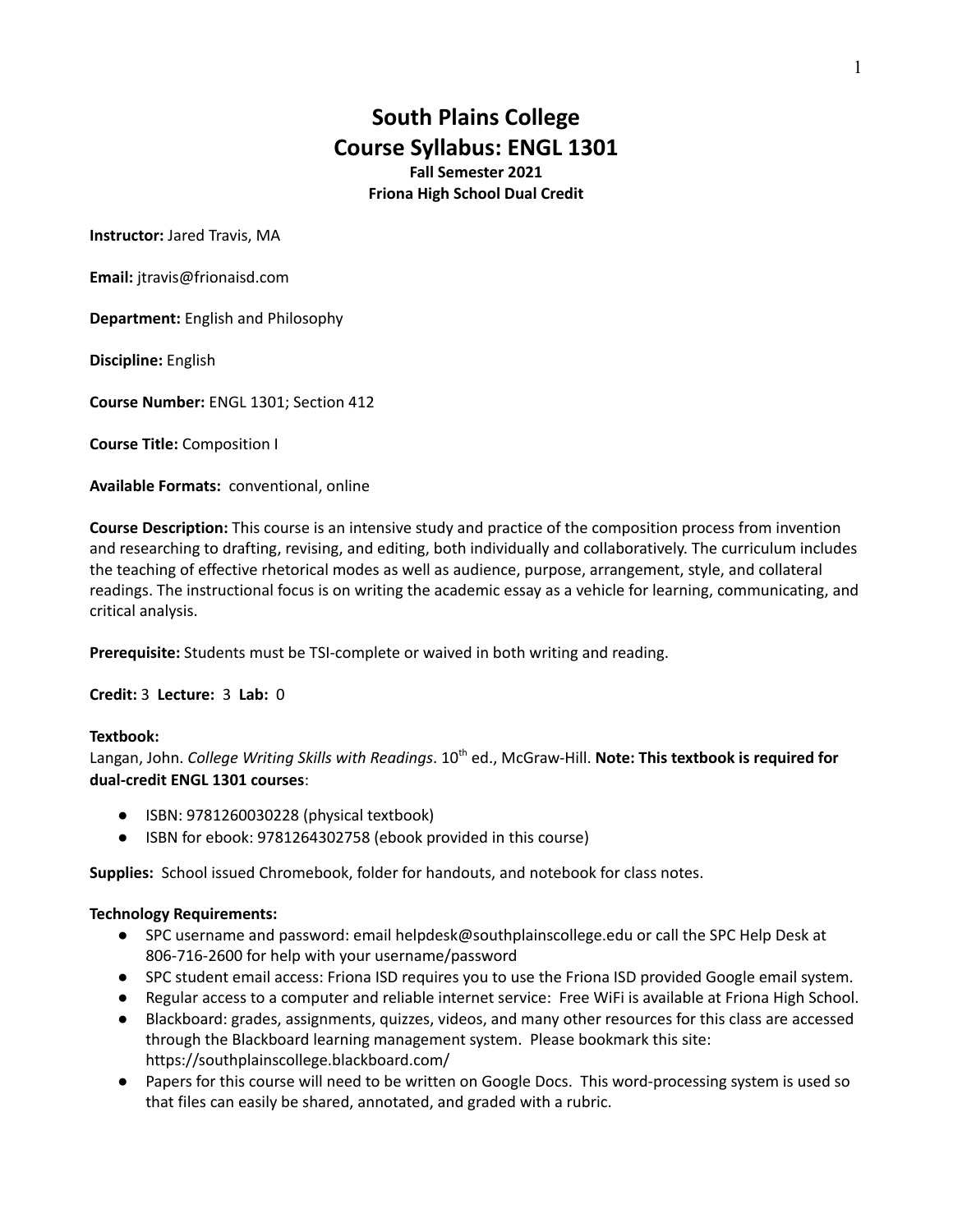**This course partially satisfies a Core Curriculum Requirement**: Communications Foundational Component Area (010)

**Core Curriculum Objectives addressed:**

- **● Communications skills**—to include effective written, oral and visual communication
- **● Critical thinking skills**—to include creative thinking, innovation, inquiry, and analysis, evaluation and synthesis of information
- **● Teamwork**—to include the ability to consider different points of view and to work effectively with others to support a shared purpose or goal
- **● Personal Responsibility**—to include the ability to connect choices, actions, and consequences to ethical decision-making.

**Student Learning Outcomes:** Upon successful completion of this course, students will:

- 1. Demonstrate knowledge of individual and collaborative writing processes.
- 2. Write essays that exhibit logic, unity, development, and coherence.
- 3. Develop ideas with appropriate support and attribution.
- 4. Write in a style appropriate to audience and purpose.
- 5. Read, reflect, and respond critically to a variety of texts.
- 6. Use American English, with an emphasis on correct grammar, parallelism, punctuation, spelling, and mechanics, in language appropriate for academic essays.
- 7. Write a minimum of six 500-word essays.

**Student Learning Outcomes Assessment:** A writing assignment rubric will be used to determine the extent of improvement that the students have gained during the semester.

## **Course Content:**

- ❏ **Description Essay** (outline, peer review of rough draft & final copy): this three-step essay requires that you choose a topic and demonstrate your skill of description. The outline, peer review process, and final draft will be graded (500 words minimum).
- ❏ **Narration Essay** (outline, peer review of rough draft & final copy): this three-step essay requires that you draft a 'narrative' based on a personal experience. The outline, peer review process, and final draft will be graded (500 words minimum).
- ❏ **Definition Essay** (outline, peer review of rough draft & final copy): this three-step easy requires that you select a unique word that implies some degree of power and significance and argue it's best definition. The outline, peer review process, and final draft will be graded (500 words minimum).
- ❏ **Compare-Contrast essay** (outline, peer review of rough draft & final copy): this three-step essay requires that you read two published essays that contain an argument which can be in agreement or in disagreement. You will compare and contrast the essence of the respective arguments by highlighting key points and discussing in detail. Citation will be required for this paper. The outline, peer review process, and final draft will be graded (750 words minimum).
- ❏ **Argument Essay** (outline, peer review of rough draft & final copy): this three-step essay requires that you design an argument from a topic of your choice. You will first summarize a published essay that contains an argument. Then you will respond to the argument from your own position that agrees with the original argument -**or-** that disagrees with the original argument. Citation will be required for this paper. The outline, peer review process, and final draft will be graded (750 words minimum).
- ❏ **Quizzes:** from the Langan textbook, multiple quizzes will be designed to test your knowledge of various grammar points.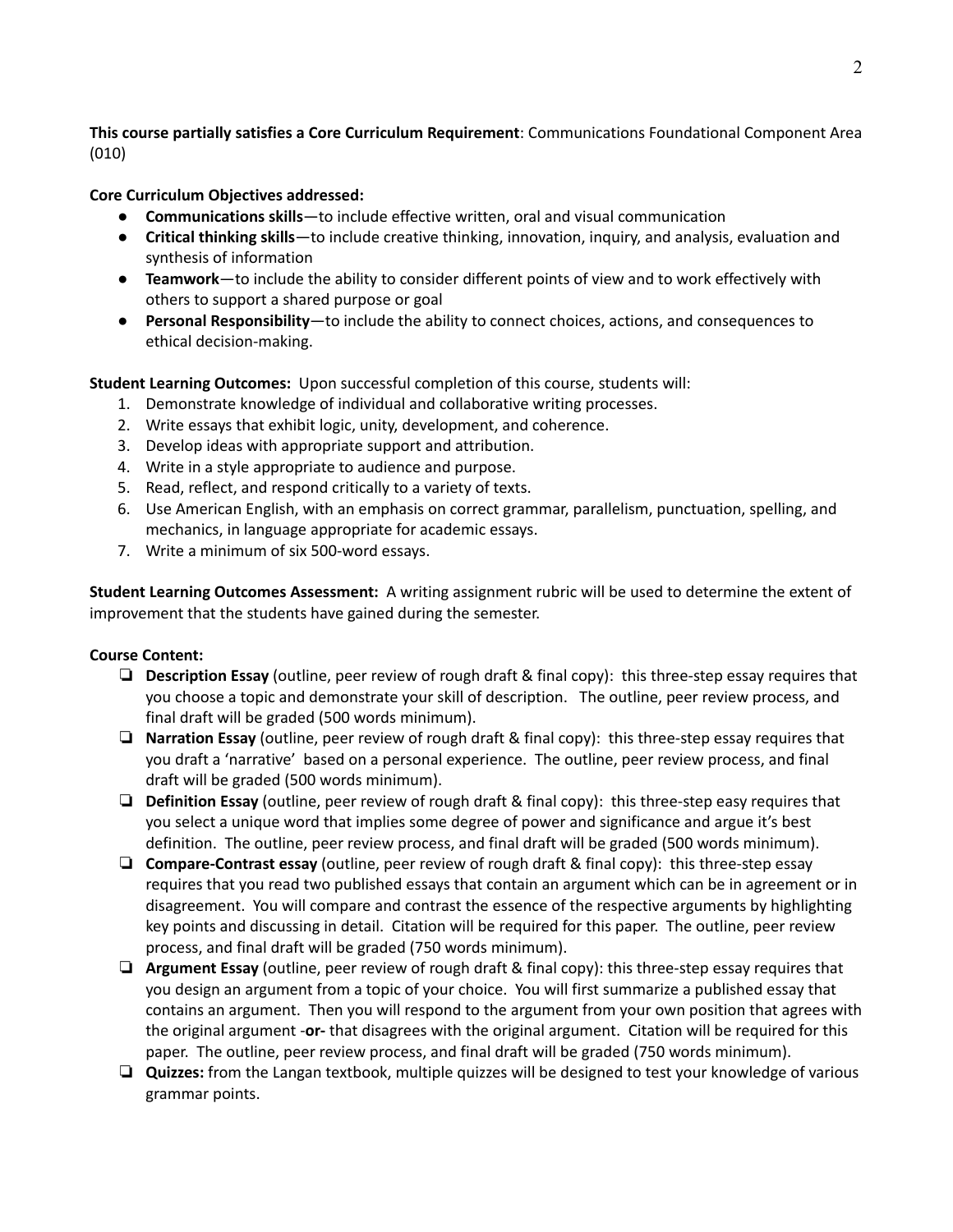❏ **Final Exam:** this will be a presentation of one of your writings; a graded Google Slideshow will be required to accompany your presentation.

## **Grading:**

|       | 5%   |
|-------|------|
|       | 10%  |
|       | 10%  |
|       | 10%  |
|       | 20%  |
|       | 20%  |
|       | 15%  |
|       | 10%  |
| Total | 100% |
|       |      |

**\*For each essay listed above, the following three-steps will be graded as follows: Outline 10% + Peer Review 10% + Final Draft 80%**

## \*\*It is imperative that you complete the rough draft of your paper in time for Peer Review. Without that **paper, a grade of 0 will be given for the Peer Review process.**

## **Essay Assessment Guidelines:**

Essays may earn grades ranging from A to F based on the instructor's grading scale. Depending on the assignment, certain criteria may be weighted more than others, and the instructor's assignment may establish additional, more specific criteria. The quality of each of the criteria determines the letter grade. Not every essay will fit a single grade's description completely. Instructors may also include process assignments and drafts in their assessment of the final grade.

## **"A" Essay (Superior)**

To earn an "A," a paper meets all of the criteria below:

- 1. The paper fulfills all the basic requirements of the assignment (for example, topic, purpose, length, format).
- 2. **Unity:** The paper states a clear thesis, all topic sentences strongly support the thesis, and body paragraphs are unified around their topic sentences. The essay conveys a clear purpose and is tailored to a distinctive audience.
- 3. **Support**: Body paragraphs contain abundant, fresh details and examples that provide specific, concrete, logical evidence. If sources are required, the paper accurately integrates and correctly documents credible source material to add insight, sophistication, and complexity to the paper's ideas.
- 4. **Coherence:** The organization of the paper is excellent and logical (emphatic order, chronological order, etc.), transitions are sophisticated, and the paper exhibits mastery of basic components (introduction, conclusion, and body paragraph structure).
- 5. **Sentence Skills:** The paper contains no major errors (fragment, fused sentence, comma splice, subject-verb agreement, pronoun reference or agreement, verb form) and is virtually free of other grammar, spelling, wrong word, punctuation, mechanical, or point of view errors. Word choice and sentence variety (simple, compound, complex) are effective and powerful.

## **"B" Essay (Strong)**

To earn a "B," a paper meets all of the criteria below:

- 1. The paper fulfills all the basic requirements of the assignment (for example, topic, purpose, length, format).
- 2. **Unity:** The paper states a clear thesis, all topic sentences directly support the thesis, and body paragraphs display unity. The essay conveys good awareness of purpose and audience.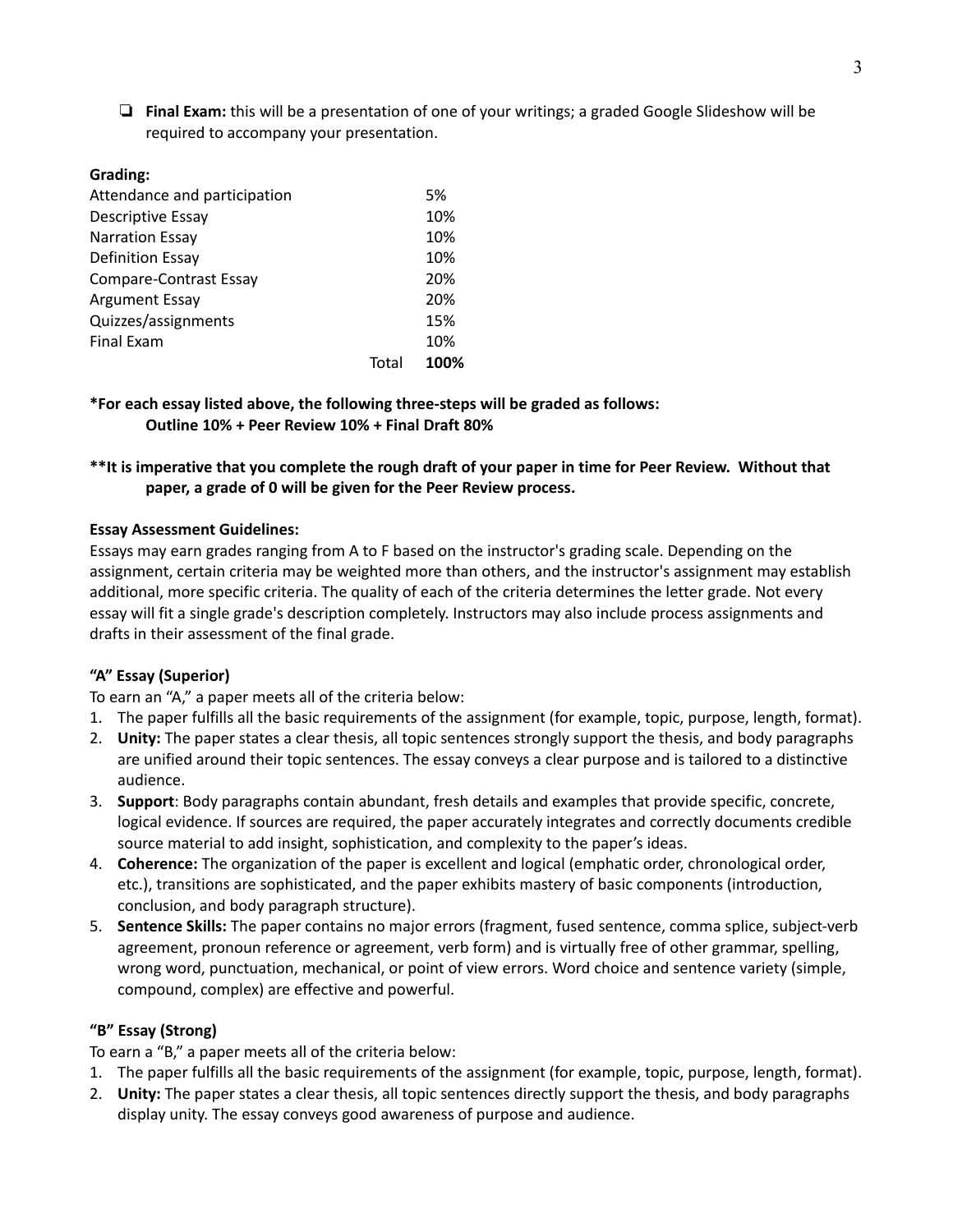- 3. **Support**: Body paragraphs are well-developed with specific details, examples, and sound logic. If sources are required, the paper accurately uses and correctly documents credible source material to supplement its ideas.
- 4. **Coherence:** The organization of the paper is clear and helpful, transitions are helpful, and the paper exhibits strong basic components (introduction, conclusion, and body paragraph structure).
- 5. **Sentence Skills:** The paper contains no more than two major errors (fragment, fused sentence, comma splice, subject-verb agreement, pronoun reference or agreement, verb form) and very few other grammar, spelling, wrong word, punctuation, mechanical, or point of view errors. Word choice and sentence variety are strong.

# **"C" Paper (Acceptable)**

To earn a "C," a paper meets all of the criteria below:

- 1. The paper fulfills all the basic requirements of the assignment (for example, topic, purpose, length, format).
- 2. **Unity:** A thesis is stated but may lack a strong claim or be obvious or predictable; topic sentences adequately support the thesis. One error in paragraph unity may occur. The essay's purpose and audience are adequately conveyed.
- 3. **Support**: Body paragraphs contain relevant details or logical reasons but need more specific examples/evidence. If sources are required, credible outside sources are usually integrated and cited correctly.
- 4. **Coherence:** Organization of ideas is satisfactory, transitions are logical, and the paper indicates competence in basic components (introduction, conclusion, and body paragraph structure).
- 5. **Sentence Skills:** The paper contains no more than four major errors (fragment, fused sentence, comma splice, subject-verb agreement, pronoun reference or agreement, verb form). Some other grammar, spelling, wrong word, punctuation, mechanical, or point of view errors are present but not distracting. Word choice and sentence variety are strong.

## **"D" Paper (Developing)**

To earn a "D," a paper will exhibit *one or more* of the weaknesses below:

- 1. The paper only partially fulfills one or more of the basic requirements of the assignment (for example, topic, purpose, length, format).
- 2. **Unity:** The thesis may announce the topic but no claim, contain more than one idea, or be too vague, too broad, or too narrow. Topic sentences are not tied to the thesis. Two errors in paragraph unity may occur. Essay conveys little awareness of audience or purpose.
- 3. **Support**: Details are sparse or vague and consist of generalizations, clichés, or repetition. If applicable, sources are insufficient and/or not always integrated or cited correctly.
- 4. **Coherence:** Organization is attempted but disjointed or confusing; transitions are sparse. The paper indicates awareness of but not competence in basic components (introduction, conclusion, and body paragraph structure).
- 5. **Sentence Skills:** The paper contains no more than six major errors (fragment, fused sentence, comma splice, subject-verb agreement, pronoun reference or agreement, verb form). Several other grammar, spelling, wrong word, punctuation, mechanical, or point of view errors distract from the content. Informal word choices occur with little or no variety in sentence type and length.

# **"F" Paper (Unacceptable)**

To earn an "F," a paper will exhibit *one or more* of the weaknesses below:

- 1. The paper fails to fulfill one or more of the basic requirements of the assignment (for example, topic, purpose, length, format).
- 2. **Unity:** The thesis is illogical, incomplete, or missing, so the essay lacks focus on one central idea. Topic sentences are missing, so body paragraphs lack unity. The essay ignores the purpose and audience.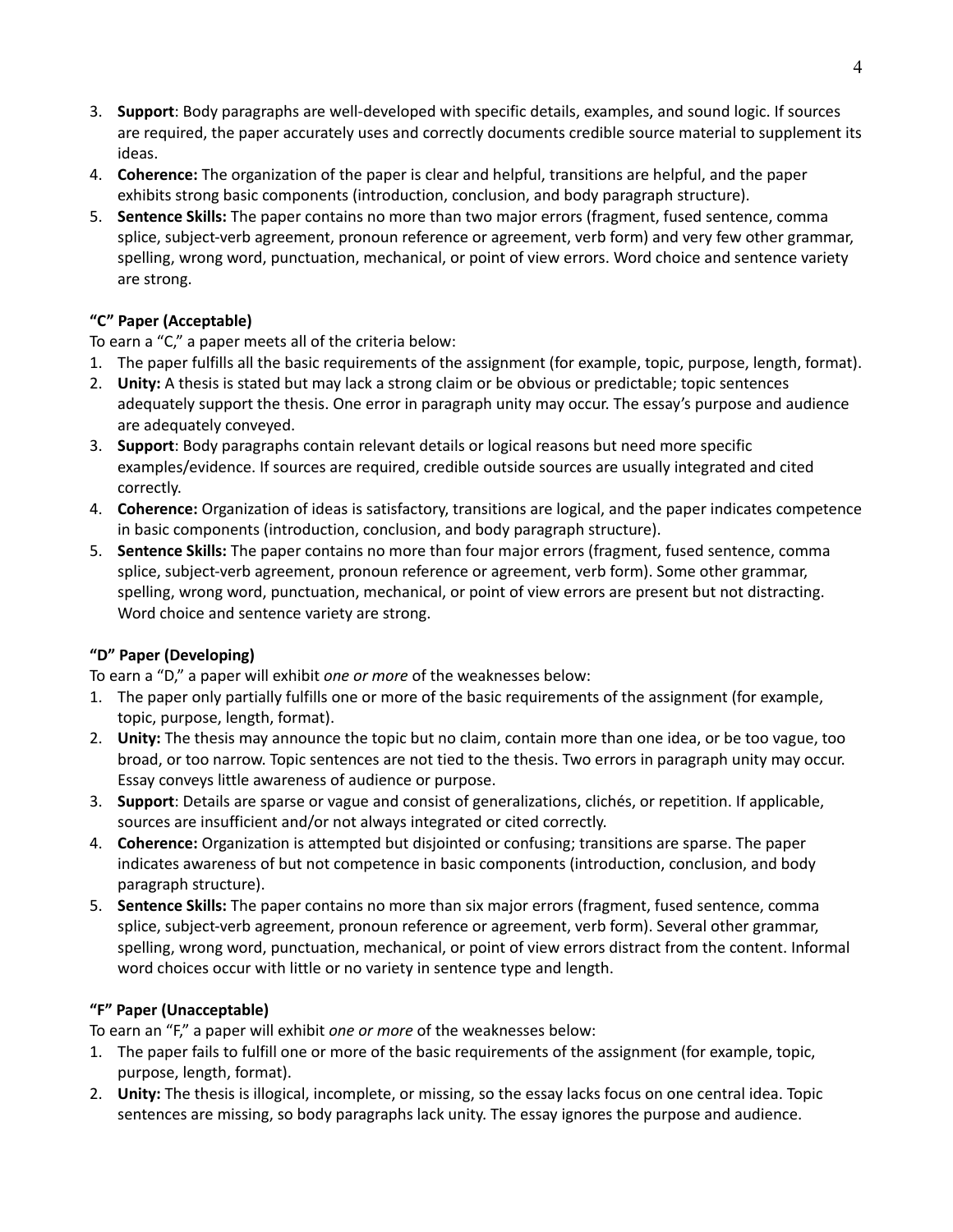- 3. **Support**: Details are illogical, irrelevant, or missing from body paragraphs. If sources are required, the paper fails to use sources, does not meet the minimum source requirements, uses source material inaccurately, uses sources that are not credible, fails to document fully or correctly, and/or includes plagiarism.
- 4. **Coherence:** Organization is incoherent, transitions are missing or illogical, or the paper indicates lack of competence in basic paper components (for example, lack of introduction and/or conclusion, lack of paragraphing).
- 5. **Sentence Skills:** Seven or more major errors (fragment, fused sentence, comma splice, subject-verb agreement, pronoun reference or agreement, verb form) occur with numerous other grammar, spelling, wrong word, punctuation, mechanical, or point of view errors. Word choice is often inaccurate, immature, or inappropriate. Multiple sentence structure/syntax errors make the paper difficult or almost impossible to read. If one type or a combination of types of errors, regardless of whether they are major or minor, seriously affects the readability of a paper, it will receive an "F."

## **Student Responsibilities:** Students are expected:

- 1. Be on time and regularly attend class
- 2. Be responsible for the learning process, including preparation for class, such as reading and homework; participation in class discussions, including asking relevant questions; getting assignments and/or notes if absent; and accepting responsibility for not understanding an assignment or failing an assignment
- 3. Be responsible for having an appropriate attitude and using appropriate language in academic environments; not use condescending, inflammatory, threatening, or profane rhetoric, whether verbally or in written form, in academic environments
- 4. Have respectful behavior toward instructor and classmates in order to contribute to the atmosphere necessary for learning
- 5. Be responsible for courteous actions to others, especially by putting away cell phones and other distractions while in class
- 6. Be responsible for writing down all grades and applying them to the grading scale used for the class, which is shown in the course's policy statement/syllabus
- 7. Submit all assignments in accordance with due dates, formats, and requirements
- 8. Avoid all forms of cheating and plagiarism on all assignments, including improper collaboration
- 9. Ask questions when something is unclear.
- **10. All other class rules and procedures as discussed in class at Friona High School.**

## **Attendance Policy:**

This class is a Dual Credit course with Friona High School and South Plains College. Students are expected to **comply with attendance requirements for both institutions.**

**Students must complete daily attendance assignments per Friona High School policy.**

Students are expected to attend all classes in order to be successful in this course. The student may be **administratively withdrawn from the course when absences become excessive as defined in the course syllabus.**

When an unavoidable reason for class absence arises, such as illness, an official trip authorized by the college or an official activity, the instructor may permit the student to make up work missed. It is the student's responsibility to complete work missed within a reasonable period of time as determined by the instructor. Students are officially enrolled in all courses for which they pay tuition and fees at the time of registration.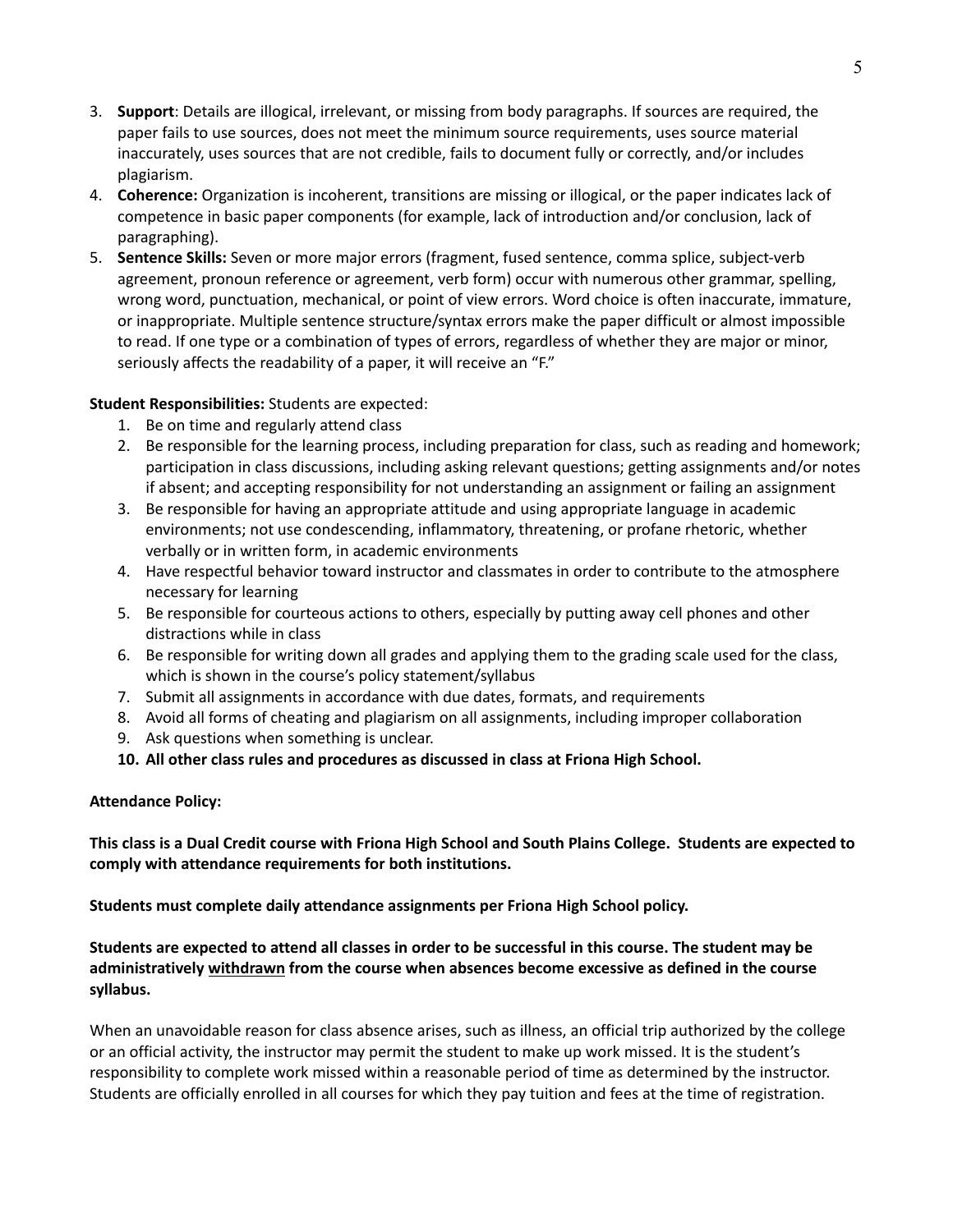Should a student, for any reason, delay in reporting to a class after official enrollment, absences will be attributed to the student from the first class meeting.

Students who enroll in a course but have "Never Attended" by the official census date, as reported by the **faculty member, will be administratively dropped by the Office of Admissions and Records.** A student who does not meet the attendance requirements of a class as stated in the course syllabus and does not officially withdraw from that course by the official census date of the semester, may be administratively withdrawn from that course and receive a grade of "X" or "F" as determined by the instructor. Instructors are responsible for clearly stating their administrative drop policy in the course syllabus, and it is the student's responsibility to be aware of that policy. **It is the student's responsibility to verify administrative drops for excessive absences through MySPC using his or her student online account.**

**Dropping our class:** Before you withdraw from our class, please discuss the situation with your parent, with me, the school counselor, and an administrator. If there are any costs to you, an administrator will let you know. If you feel you are behind in the work, there are ways to help you catch up and stay on track. Talk to me.

● Check the SPC Academic Calendar here to find out the last day to drop a course for this semester: http://www.southplainscollege.edu/academiccalendar/index.php

**Plagiarism and Cheating:** Students are expected to do their own work on all projects, quizzes, assignments, and papers. Failure to comply with this policy will result in an F for the assignment and can result in an F for the course if circumstances warrant.

Plagiarism violations include, but are not limited to, the following:

- 1. Turning in a paper that has been purchased, borrowed, or downloaded from another student, an online term paper site, or a mail order term paper mill;
- 2. Cutting and pasting together information from books, articles, other papers, or online sites without providing proper documentation;
- 3. Using direct quotations (three or more words) from a source without showing them to be direct quotations and citing them; or
- **4. Missing in-text citations.**

Cheating violations include, but are not limited to, the following:

- 1. Obtaining an examination by stealing or collusion;
- 2. Discovering the content of an examination before it is given;
- 3. Using an unauthorized source of information (notes, textbook, text messaging, internet) during an examination, quiz, or homework assignment;
- 4. Entering an office or building to obtain unfair advantage;
- 5. Taking an examination for another;
- 6. Altering grade records;
- 7. Copying another's work during an examination or on a homework assignment;
- 8. Rewriting another student's work in Peer Editing so that the writing is no longer the original student's;
- 9. Taking pictures of a test, test answers, or someone else's paper.

**Student Code of Conduct Policy**: Any successful learning experience requires mutual respect on the part of the student and the instructor. Neither instructor nor student should be subject to others' behavior that is rude, disruptive, intimidating, aggressive, or demeaning**.** Student conduct that disrupts the learning process or is deemed disrespectful or threatening shall not be tolerated and may lead to disciplinary action and/or removal from class.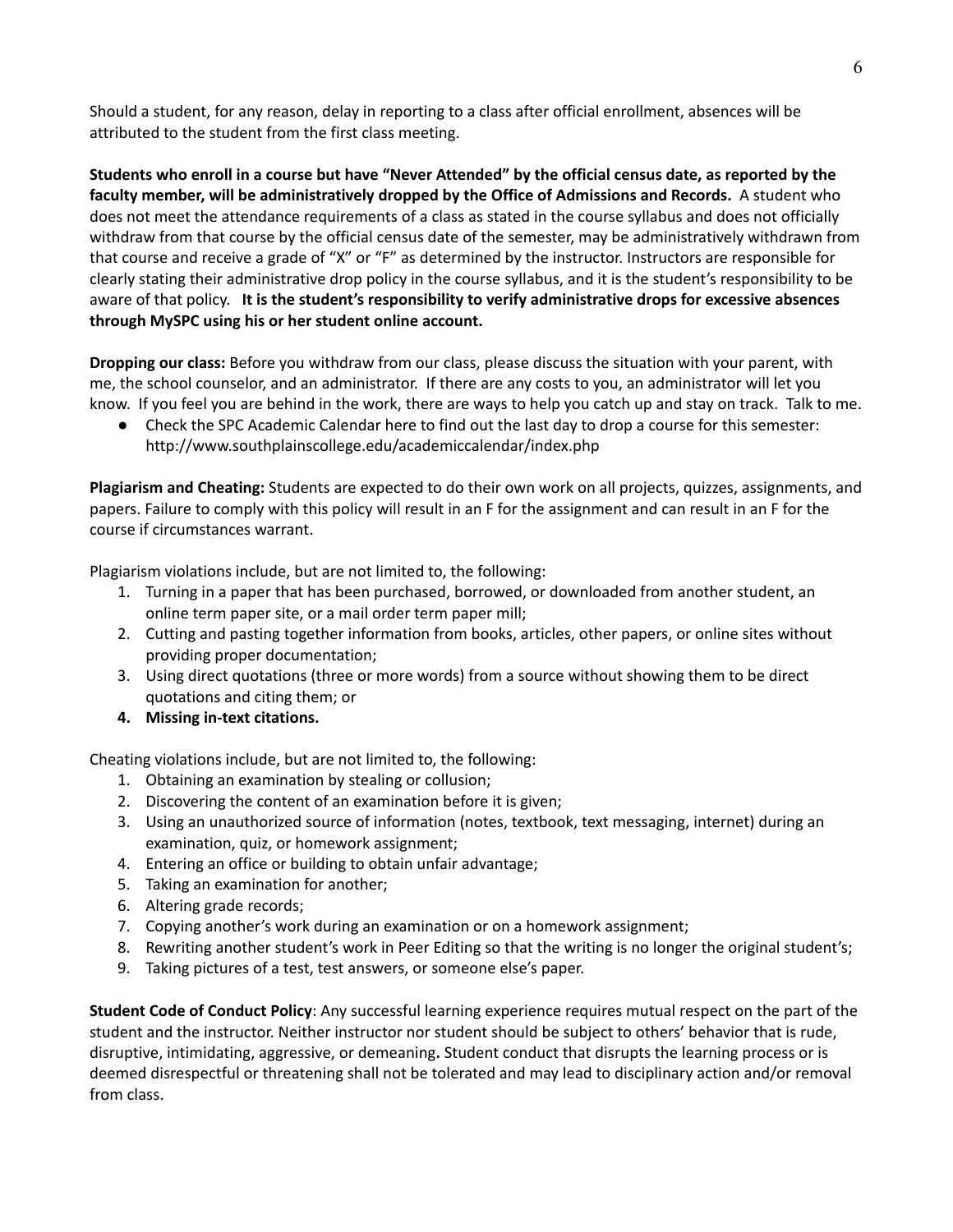**Disability Statement:** Students with disabilities, including but not limited to physical, psychiatric, or learning disabilities, who wish to request accommodations in this class should notify the Disability Services Office early in the semester so that the appropriate arrangements may be made. In accordance with federal law, a student requesting accommodations must provide acceptable documentation of his/her disability to the Disability Services Office. For more information, call or visit the Disability Services Office at Levelland (Student Health & Wellness Office) 806-716-2577, Reese Center (Building 8) 806-716-4675, or Plainview Center (Main Office) 806-716-4302 or 806-296-9611.

**Nondiscrimination Policy:** South Plains College does not discriminate on the basis of race, color, national origin, sex, disability or age in its programs and activities. The following person has been designated to handle inquiries regarding the non-discrimination policies: Vice President for Student Affairs, South Plains College, 1401 College Avenue, Box 5, Levelland, TX 79336. Phone number 806-716-2360.

**Diversity Policy:** In this class, the teacher will establish and support an environment that values and nurtures individual and group differences and encourages engagement and interaction. Understanding and respecting multiple experiences and perspectives will serve to challenge and stimulate all of us to learn about others, about the larger world and about ourselves. By promoting diversity and intellectual exchange, we will not only mirror society as it is, but also model society as it should and can be.

**Title IX Pregnancy Accommodations:** If you are pregnant, or have given birth within six months, Under Title IX you have a right to reasonable accommodations to help continue your education. To activate accommodations you must submit a Title IX pregnancy accommodations request, along with specific medical documentation, to the Director of Health and Wellness. Once approved, notification will be sent to the student and instructors. It is the student's responsibility to work with the instructor to arrange accommodations. Contact the Director of Health and Wellness at 806-716-2362 or email cgilster@southplainscollege.edu for assistance.

**\*\*Campus Concealed Carry**: Texas Senate Bill - 11 (Government Code 411.2031, et al.) authorizes the carrying of a concealed handgun in South Plains College buildings only by persons who have been issued and are in possession of a Texas License to Carry a Handgun. Qualified law enforcement officers or those who are otherwise authorized to carry a concealed handgun in the State of Texas are also permitted to do so. Pursuant to Penal Code (PC) 46.035 and South Plains College policy, license holders may not carry a concealed handgun in restricted locations. For a list of locations, please refer to the SPC policy at:

([http://www.southplainscollege.edu/human\\_resources/policy\\_procedure/hhc.php](http://www.southplainscollege.edu/human_resources/policy_procedure/hhc.php)). Pursuant to PC 46.035, the open carrying of handguns is prohibited on all South Plains College campuses. Report violations to the College Police Department at 806-716-2396 or 9-1-1.

\*\*Since this course is taught at Friona High School and not a campus of South Plains College, rules on any **weapon such as handguns will be governed by Friona ISD.**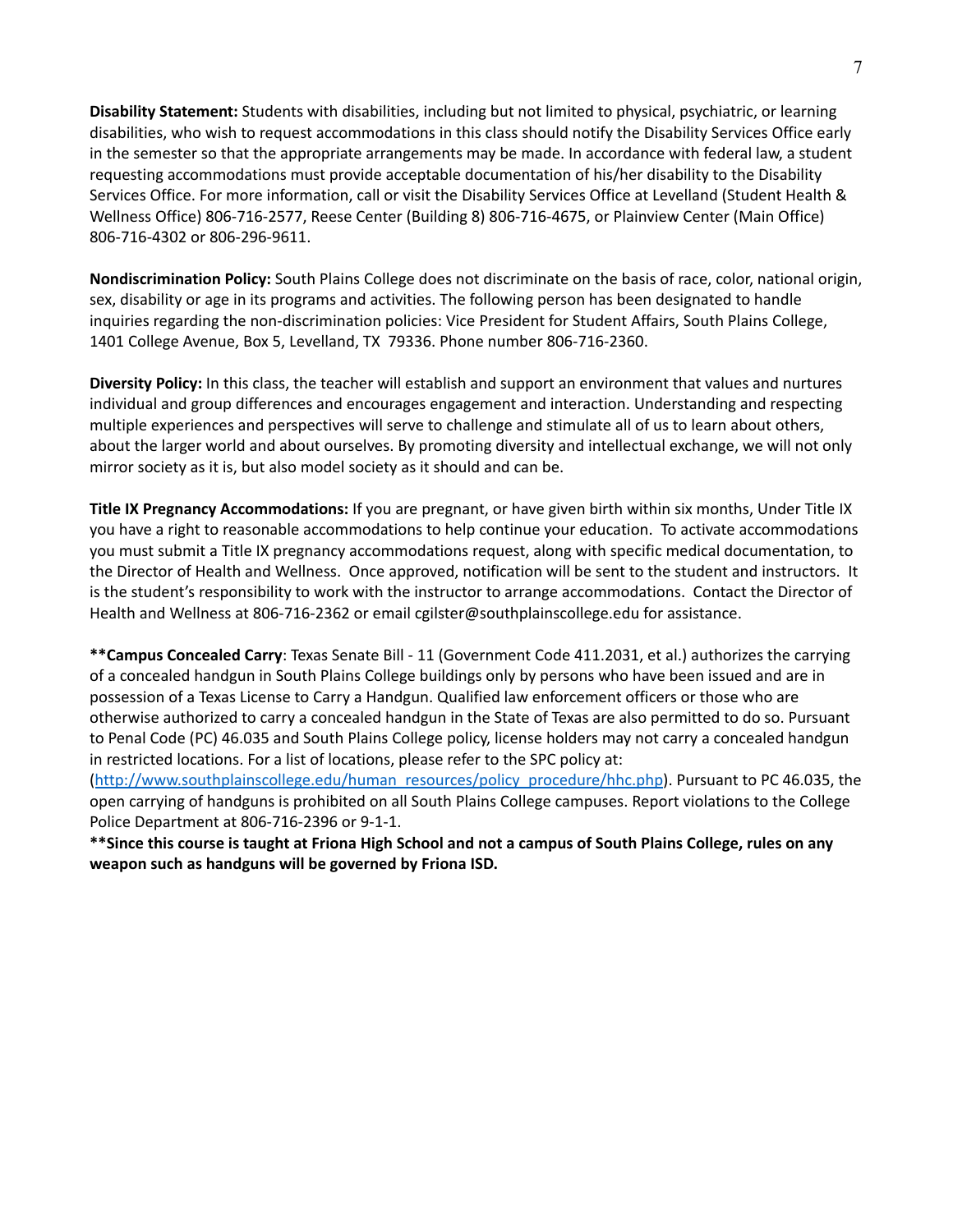# **Semester Schedule (This is a tentative schedule. Dates and assignments may change.)**

| Week 1                                                                  |
|-------------------------------------------------------------------------|
| $8/30-9/3$                                                              |
| Syllabus overview                                                       |
| Chapter 1 Introduction to Writing                                       |
| <b>Chapter 2 Writing Process</b>                                        |
| <b>Blackboard Introduction</b>                                          |
| <b>Discuss Rubric for Essays</b>                                        |
|                                                                         |
| Week 2                                                                  |
| $9/6 - 9/10$                                                            |
| 9/6 Labor Day holiday                                                   |
| Chapter 3 The First and Second Steps in Essay Writing                   |
| <b>Chapter 8 Description</b>                                            |
| Choose topic for Description Essay                                      |
| Paragraph Development                                                   |
| Chapter 22 Fragments                                                    |
|                                                                         |
|                                                                         |
| Week 3                                                                  |
| $9/13 - 9/17$                                                           |
| Chapter 4 The Third Step in Essay Writing                               |
| Build on descriptive paragraph > descriptive essay                      |
| Peer Review of Description Essay 9/16<br>Discuss Chapter 1 & MLA format |
| Chapter 23 Run-ons                                                      |
|                                                                         |
| Week 4                                                                  |
| $9/20 - 9/24$                                                           |
| ** Description Essay due 9/20                                           |
| Chapter 5 The Fourth Step in Essay Writing                              |
| Chapter 7 Introduction to Essay Development                             |
| Plagiarism                                                              |
| Chapter 21 Subjects and Verbs                                           |
|                                                                         |
| Week 5                                                                  |
| $9/27 - 10/1$                                                           |
| 10/1 school holiday                                                     |
| <b>Chapter 9 Narrative Writing</b>                                      |
| Choose topic for Narrative Essay                                        |
| Chanter 27 Pronoun agreement                                            |

Г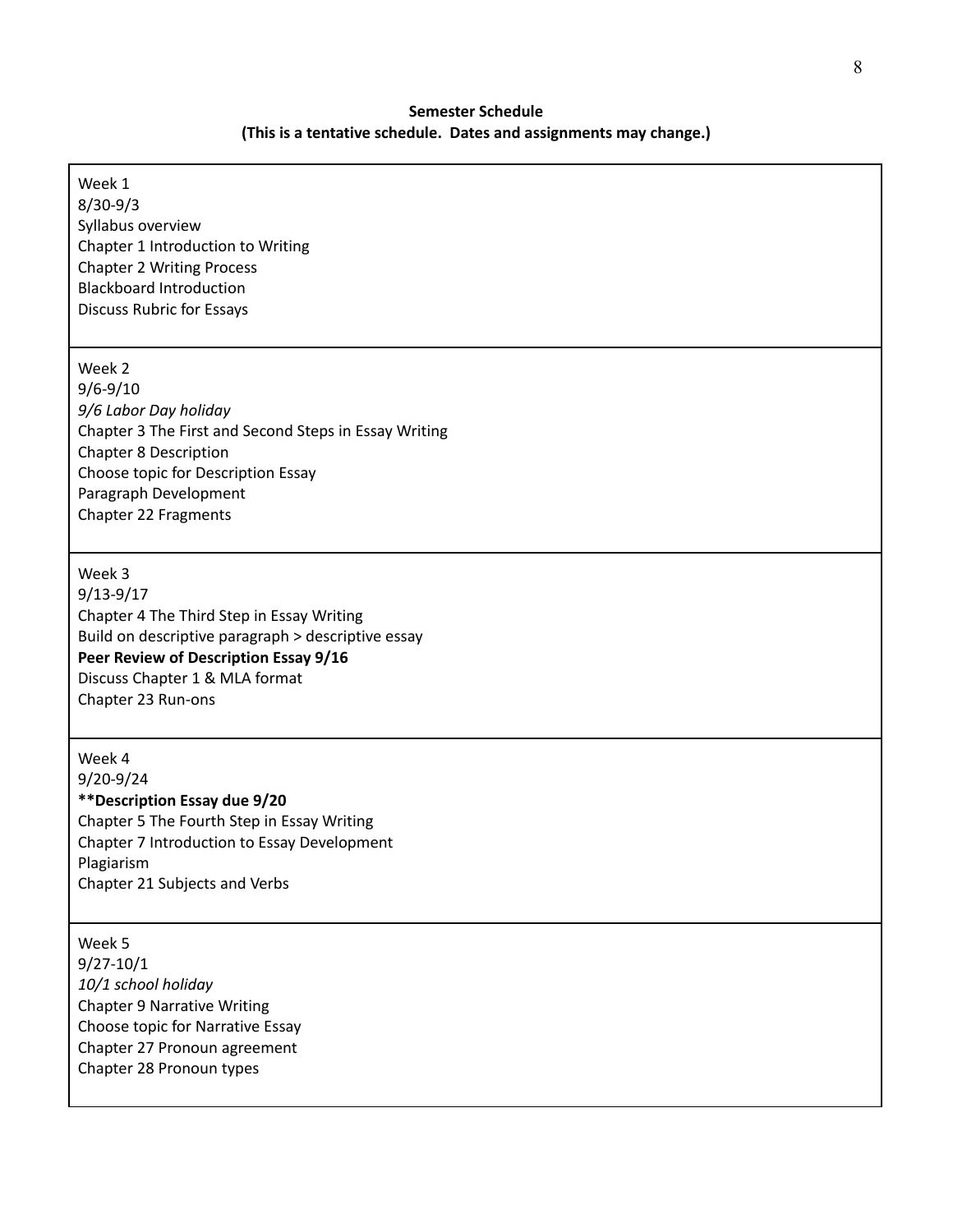Week 6 1 0 / 4 - 1 0 / 8 Chapter 6 Four Bases for Revising Essays Review Chapter 9 Narrative Peer Review Narrative Essay 10/7 Chapter 36 Comma

Week 7

10/11-10/15 \*\*Narrative Essay due 10/11 Chapter 14 Definition Choose topic for Definition Chapter 30 Misplaced modifiers

Week 8 10/18-10/22 Chapter 18 Summarizing and Paraphrasing Peer Review for Definition Essay 10/21 Introduce Argument Chapter 31 Dangling modifiers

Week 9 10/25-10/29 **\*\*Definition Essay due 10/25** Chapter 13 Comparison and/or Contrast Discussions of arguments in selected essays Chapter 19 Writing a Source-Based Essay Chapter 34 Apostrophe

Week 10 1 1 / 1 - 1 1 / 5 Review Chapter 13 Comparison and/or Contrast Peer Review Compare-Contrast Essay 11/4 Plagiarism and in-text citation focus Chapter 37 Commonly confused words

Week 11 1 1 / 8 - 1 1 / 1 2 11/8 school holiday (staff development) \*\*Compare-Contrast Essay due 11/10 Chapter 16 Argument Discuss argument and rhetoric Choose article/essay for Argument Essay Review plagiarism and in-text citations